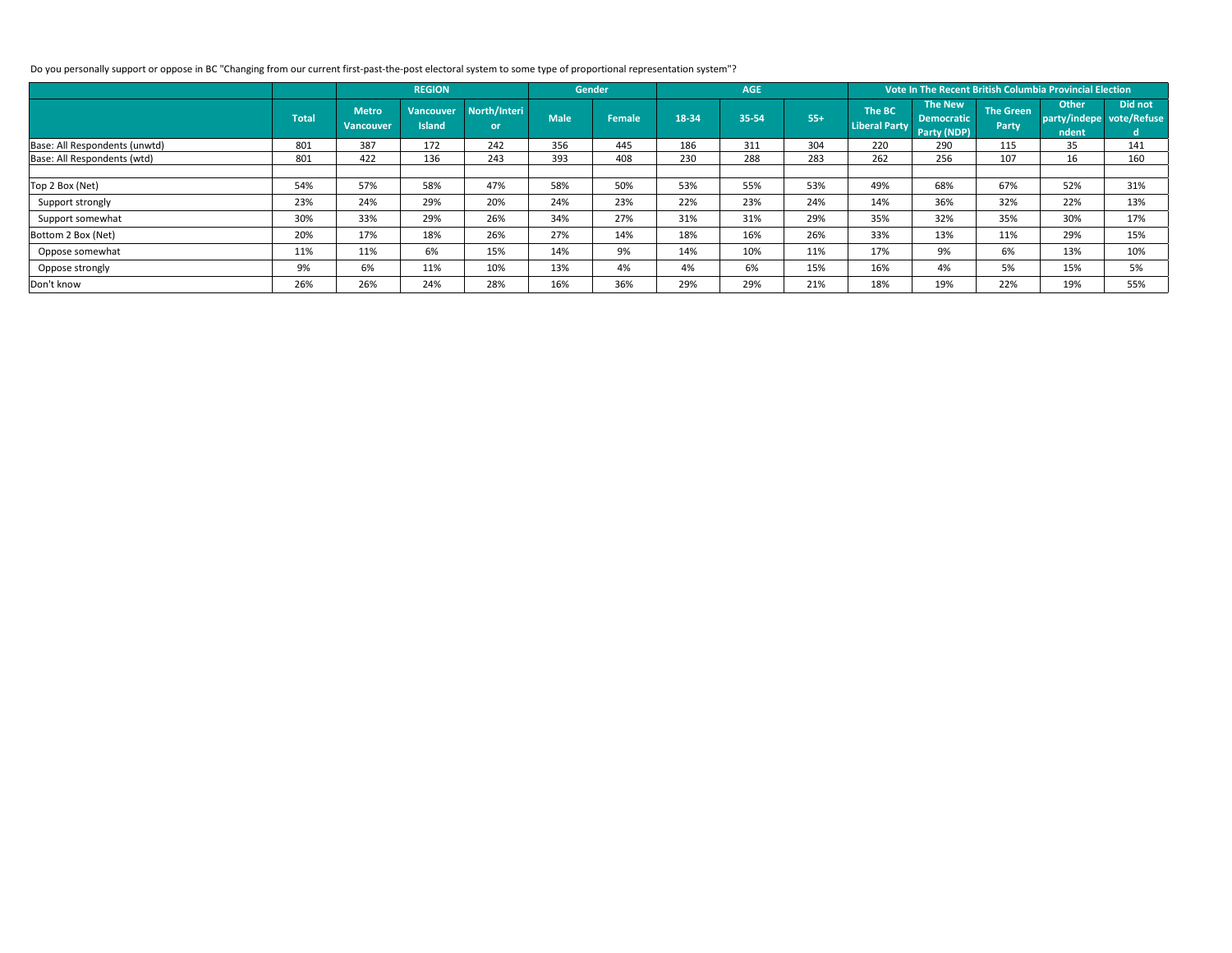There has been some discussion about changing the way that MLAs are elected in British Columbia. Please indicate if you agree or disagree with the following statements about changing how MLAs are elected in BC. - Any chang post electoral system should be approved in a province-wide referendum.

|                               |              |                                  | <b>REGION</b>                     |                      | <b>Gender</b> |               | <b>AGE</b> |       |       | Vote In The Recent British Columbia Provincial Election |                                     |                                  |                                                   |               |  |
|-------------------------------|--------------|----------------------------------|-----------------------------------|----------------------|---------------|---------------|------------|-------|-------|---------------------------------------------------------|-------------------------------------|----------------------------------|---------------------------------------------------|---------------|--|
|                               | <b>Total</b> | <b>Metro</b><br><b>Vancouver</b> | <b>Vancouver</b><br><b>Island</b> | North/Interi<br>or / | <b>Male</b>   | <b>Female</b> | 18-34      | 35-54 | $55+$ | <b>The BC</b><br>Liberal Party Party (NDP)              | <b>The New</b><br><b>Democratic</b> | <b>The Green</b><br><b>Party</b> | <b>Other</b><br>party/indepe vote/Refuse<br>ndent | Did not<br>d. |  |
| Base: All Respondents (unwtd) | 801          | 387                              | 172                               | 242                  | 356           | 445           | 186        | 311   | 304   | 220                                                     | 290                                 | 115                              | 35                                                | 141           |  |
| Base: All Respondents (wtd)   | 801          | 422                              | 136                               | 243                  | 393           | 408           | 230        | 288   | 283   | 262                                                     | 256                                 | 107                              | 16                                                | 160           |  |
|                               |              |                                  |                                   |                      |               |               |            |       |       |                                                         |                                     |                                  |                                                   |               |  |
| Top 2 Box (Net)               | 69%          | 68%                              | 74%                               | 70%                  | 71%           | 68%           | 60%        | 69%   | 78%   | 81%                                                     | 70%                                 | 76%                              | 75%                                               | 45%           |  |
| Agree strongly                | 41%          | 37%                              | 49%                               | 42%                  | 41%           | 40%           | 32%        | 39%   | 50%   | 50%                                                     | 43%                                 | 42%                              | 50%                                               | 21%           |  |
| Agree somewhat                | 29%          | 30%                              | 26%                               | 28%                  | 30%           | 27%           | 28%        | 30%   | 28%   | 32%                                                     | 27%                                 | 33%                              | 24%                                               | 24%           |  |
| Bottom 2 Box (Net)            | 13%          | 16%                              | 8%                                | 11%                  | 15%           | 10%           | 13%        | 11%   | 15%   | 9%                                                      | 18%                                 | 13%                              | 6%                                                | 10%           |  |
| Disagree somewhat             | 9%           | 12%                              | 5%                                | 7%                   | 11%           | 7%            | 11%        | 7%    | 9%    | 8%                                                      | 12%                                 | 6%                               | 6%                                                | 8%            |  |
| Disagree strongly             | 4%           | 4%                               | 3%                                | 4%                   | 4%            | 3%            | 1%         | 4%    | 6%    | 1%                                                      | 6%                                  | 7%                               | $\overline{\phantom{0}}$                          | 2%            |  |
| Don't know                    | 18%          | 17%                              | 17%                               | 20%                  | 14%           | 22%           | 28%        | 20%   | 8%    | 9%                                                      | 12%                                 | 11%                              | 19%                                               | 45%           |  |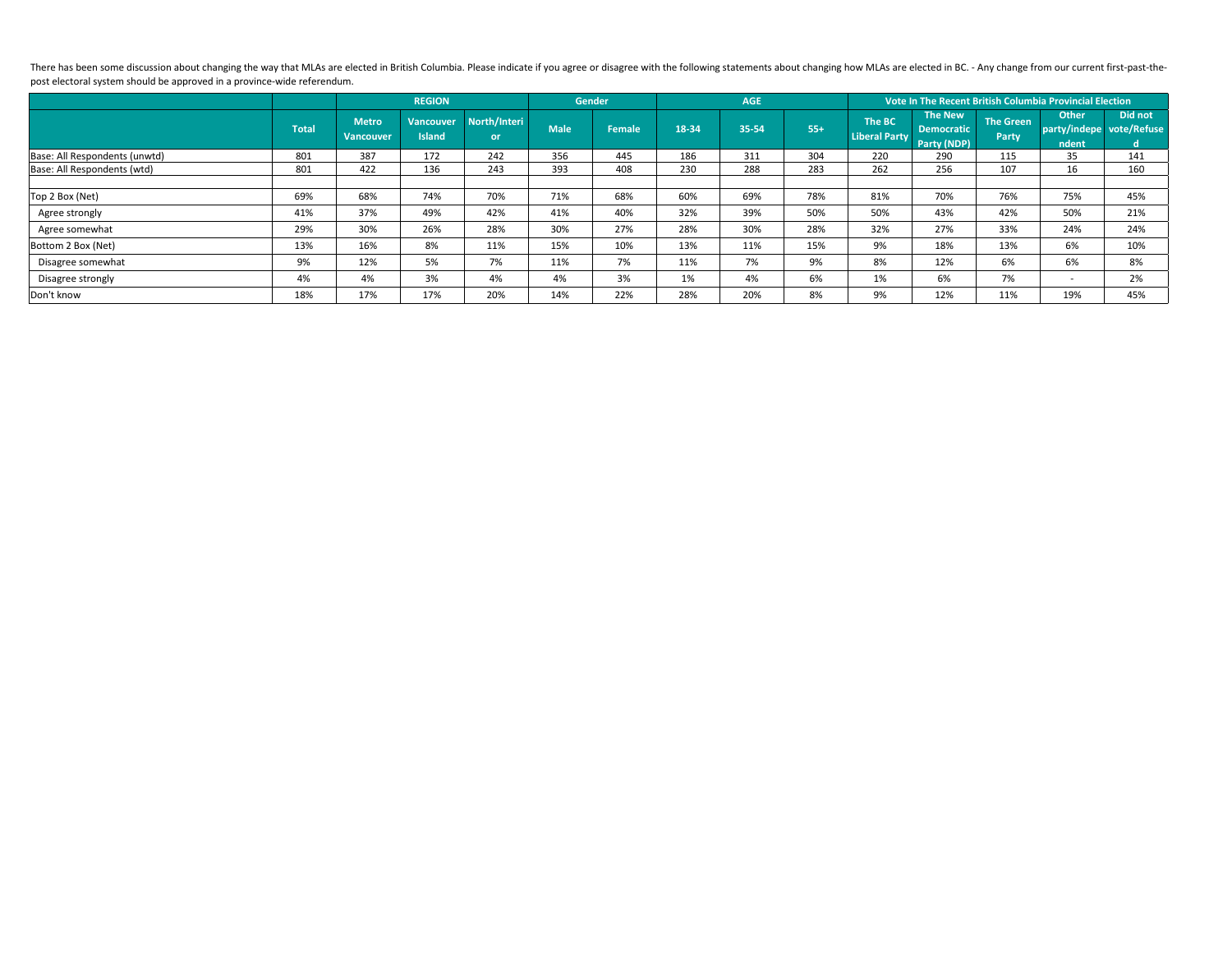There has been some discussion about changing the way that MLAs are elected in British Columbia. Please indicate if you agree or disagree with the following statements about changing how MLAs are elected in BC. - There sho prior to the government making a firm recommendation about changes to how MLAs are elected in BC.

|                               |              |                                  | <b>REGION</b>                     |                           | <b>Gender</b> |               |                          | <b>AGE</b> |       | Vote In The Recent British Columbia Provincial Election |                                     |                                  |                                                   |               |  |
|-------------------------------|--------------|----------------------------------|-----------------------------------|---------------------------|---------------|---------------|--------------------------|------------|-------|---------------------------------------------------------|-------------------------------------|----------------------------------|---------------------------------------------------|---------------|--|
|                               | <b>Total</b> | <b>Metro</b><br><b>Vancouver</b> | <b>Vancouver</b><br><b>Island</b> | North/Interi<br><b>or</b> | <b>Male</b>   | <b>Female</b> | 18-34                    | 35-54      | $55+$ | <b>The BC</b><br>Liberal Party Party (NDP)              | <b>The New</b><br><b>Democratic</b> | <b>The Green</b><br><b>Party</b> | <b>Other</b><br>party/indepe vote/Refuse<br>ndent | Did not<br>d. |  |
| Base: All Respondents (unwtd) | 801          | 387                              | 172                               | 242                       | 356           | 445           | 186                      | 311        | 304   | 220                                                     | 290                                 | 115                              | 35                                                | 141           |  |
| Base: All Respondents (wtd)   | 801          | 422                              | 136                               | 243                       | 393           | 408           | 230                      | 288        | 283   | 262                                                     | 256                                 | 107                              | 16                                                | 160           |  |
|                               |              |                                  |                                   |                           |               |               |                          |            |       |                                                         |                                     |                                  |                                                   |               |  |
| Top 2 Box (Net)               | 74%          | 74%                              | 73%                               | 74%                       | 76%           | 72%           | 71%                      | 68%        | 82%   | 82%                                                     | 78%                                 | 74%                              | 83%                                               | 53%           |  |
| Agree strongly                | 37%          | 37%                              | 37%                               | 37%                       | 37%           | 37%           | 34%                      | 31%        | 45%   | 41%                                                     | 42%                                 | 37%                              | 49%                                               | 22%           |  |
| Agree somewhat                | 37%          | 37%                              | 35%                               | 37%                       | 39%           | 35%           | 37%                      | 37%        | 37%   | 41%                                                     | 36%                                 | 36%                              | 34%                                               | 31%           |  |
| Bottom 2 Box (Net)            | 12%          | 13%                              | 12%                               | 9%                        | 13%           | 10%           | 8%                       | 16%        | 10%   | 10%                                                     | 12%                                 | 19%                              | 6%                                                | 8%            |  |
| Disagree somewhat             | 8%           | 9%                               | 9%                                | 6%                        | 8%            | 8%            | 8%                       | 10%        | 6%    | 8%                                                      | 7%                                  | 12%                              | 3%                                                | 7%            |  |
| Disagree strongly             | 4%           | 4%                               | 3%                                | 3%                        | 5%            | 3%            | $\overline{\phantom{0}}$ | 6%         | 4%    | 3%                                                      | 5%                                  | 7%                               | 3%                                                | 1%            |  |
| Don't know                    | 14%          | 13%                              | 16%                               | 17%                       | 11%           | 18%           | 21%                      | 16%        | 7%    | 8%                                                      | 10%                                 | 7%                               | 11%                                               | 38%           |  |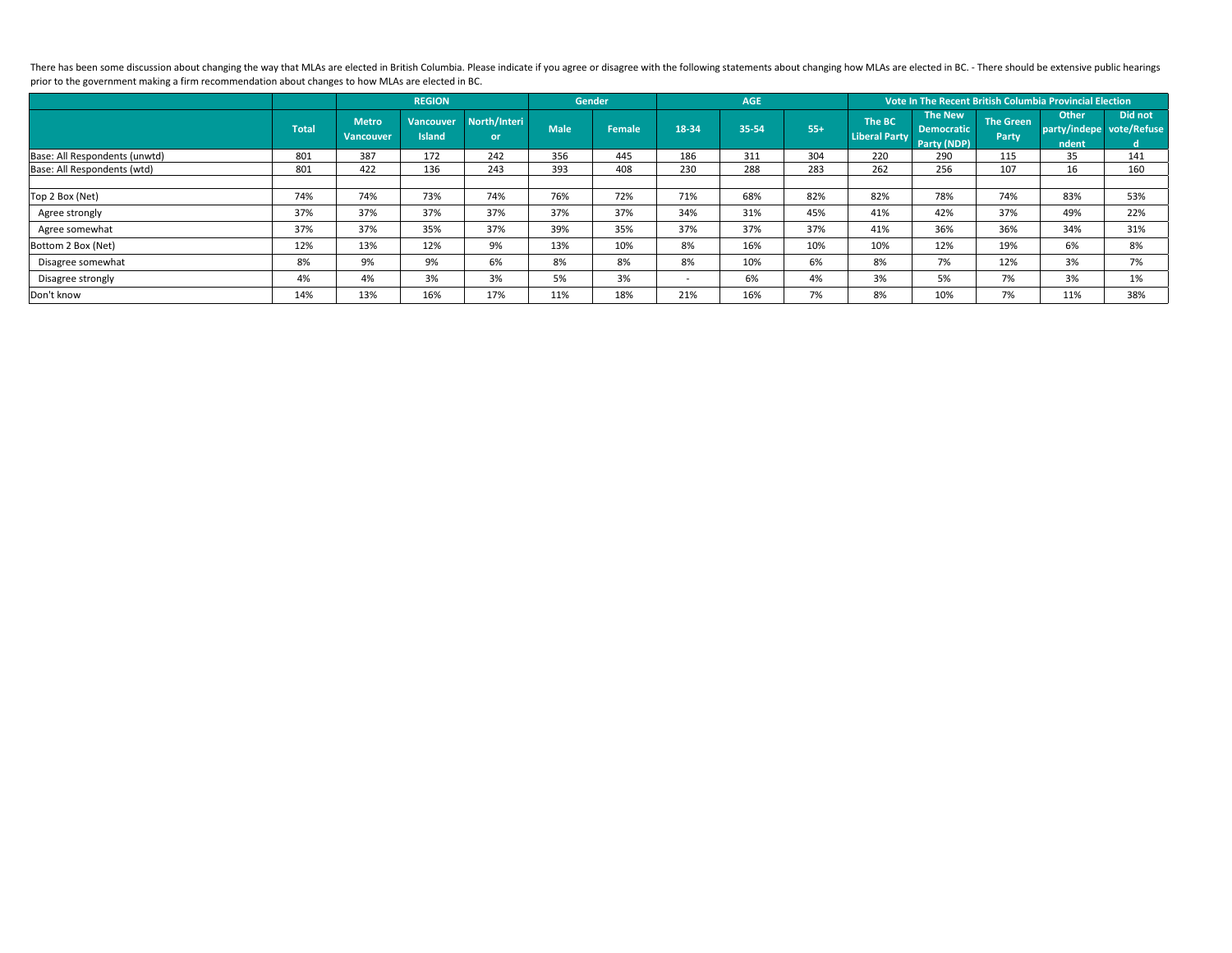There has been some discussion about changing the way that MLAs are elected in British Columbia. Please indicate if you agree or disagree with the following statements about changing how MLAs are elected in BC. - It is imp MLAs are elected ensures that citizens continue to have access to a Member of the Legislature representing their local area.

|                               |              |                                  | <b>REGION</b>                     |                           | <b>Gender</b> |               |        | <b>AGE</b> |       | Vote In The Recent British Columbia Provincial Election |                                                    |                                  |                                                   |               |  |
|-------------------------------|--------------|----------------------------------|-----------------------------------|---------------------------|---------------|---------------|--------|------------|-------|---------------------------------------------------------|----------------------------------------------------|----------------------------------|---------------------------------------------------|---------------|--|
|                               | <b>Total</b> | <b>Metro</b><br><b>Vancouver</b> | <b>Vancouver</b><br><b>Island</b> | North/Interi<br><b>or</b> | <b>Male</b>   | <b>Female</b> | 18-34  | 35-54      | $55+$ | The BC<br><b>Liberal Party</b>                          | <b>The New</b><br><b>Democratic</b><br>Party (NDP) | <b>The Green</b><br><b>Party</b> | <b>Other</b><br>party/indepe vote/Refuse<br>ndent | Did not<br>d. |  |
| Base: All Respondents (unwtd) | 801          | 387                              | 172                               | 242                       | 356           | 445           | 186    | 311        | 304   | 220                                                     | 290                                                | 115                              | 35                                                | 141           |  |
| Base: All Respondents (wtd)   | 801          | 422                              | 136                               | 243                       | 393           | 408           | 230    | 288        | 283   | 262                                                     | 256                                                | 107                              | 16                                                | 160           |  |
|                               |              |                                  |                                   |                           |               |               |        |            |       |                                                         |                                                    |                                  |                                                   |               |  |
| Top 2 Box (Net)               | 82%          | 81%                              | 83%                               | 82%                       | 82%           | 82%           | 70%    | 80%        | 93%   | 86%                                                     | 88%                                                | 92%                              | 76%                                               | 58%           |  |
| Agree strongly                | 55%          | 54%                              | 65%                               | 52%                       | 54%           | 57%           | 39%    | 54%        | 71%   | 60%                                                     | 63%                                                | 61%                              | 56%                                               | 32%           |  |
| Agree somewhat                | 26%          | 27%                              | 18%                               | 30%                       | 28%           | 25%           | 31%    | 26%        | 22%   | 26%                                                     | 25%                                                | 30%                              | 20%                                               | 26%           |  |
| Bottom 2 Box (Net)            | 5%           | 7%                               | 1%                                | 4%                        | 7%            | 3%            | 9%     | 6%         | 1%    | 7%                                                      | 4%                                                 | 3%                               | 2%                                                | 5%            |  |
| Disagree somewhat             | 4%           | 5%                               | 1%                                | 4%                        | 6%            | 3%            | 8%     | 5%         |       | 7%                                                      | 3%                                                 | 3%                               | $\overline{\phantom{a}}$                          | 4%            |  |
| Disagree strongly             | 1%           | 1%                               | $\overline{\phantom{0}}$          | $\overline{\phantom{a}}$  | 1%            | *             | $\ast$ | 1%         | 1%    | *                                                       |                                                    | $\overline{\phantom{0}}$         | 2%                                                | 1%            |  |
| Don't know                    | 13%          | 12%                              | 16%                               | 14%                       | 11%           | 15%           | 22%    | 14%        | 6%    | 7%                                                      | 8%                                                 | 6%                               | 22%                                               | 37%           |  |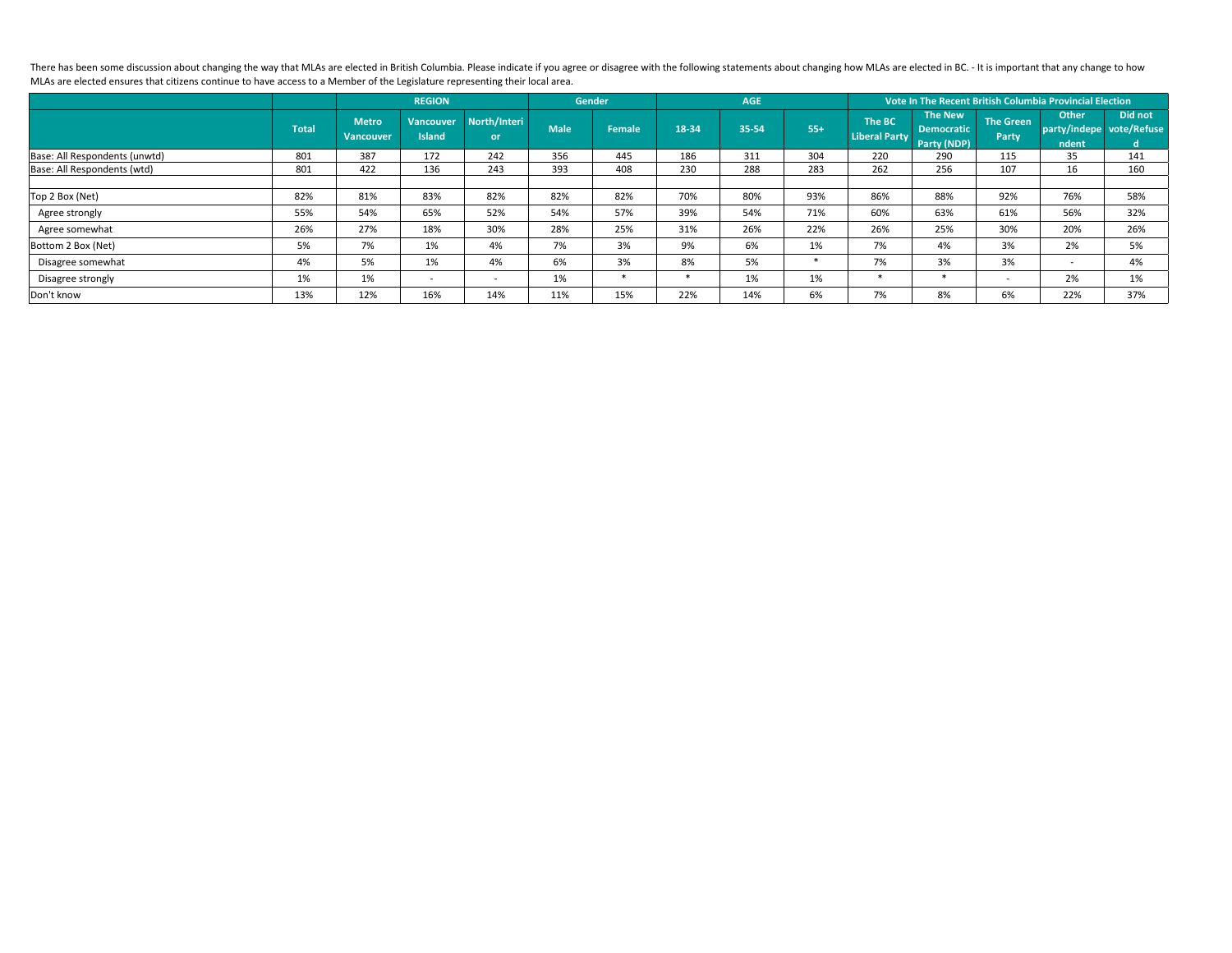There has been some discussion about changing the way that MLAs are elected in British Columbia. Please indicate if you agree or disagree with the following statements about changing how MLAs are elected in BC. - Any chang should not increase the number of MLAs, which currently stands at 87.

|                               |              |                                  | <b>REGION</b>                     |                           | <b>Gender</b> |               | <b>AGE</b> |       |       | Vote In The Recent British Columbia Provincial Election |                                     |                                  |                                                   |                      |  |
|-------------------------------|--------------|----------------------------------|-----------------------------------|---------------------------|---------------|---------------|------------|-------|-------|---------------------------------------------------------|-------------------------------------|----------------------------------|---------------------------------------------------|----------------------|--|
|                               | <b>Total</b> | <b>Metro</b><br><b>Vancouver</b> | <b>Vancouver</b><br><b>Island</b> | North/Interi<br><b>or</b> | <b>Male</b>   | <b>Female</b> | 18-34      | 35-54 | $55+$ | The BC<br>Liberal Party Party (NDP)                     | <b>The New</b><br><b>Democratic</b> | <b>The Green</b><br><b>Party</b> | <b>Other</b><br>party/indepe vote/Refuse<br>ndent | <b>Did not</b><br>d. |  |
| Base: All Respondents (unwtd) | 801          | 387                              | 172                               | 242                       | 356           | 445           | 186        | 311   | 304   | 220                                                     | 290                                 | 115                              | 35                                                | 141                  |  |
| Base: All Respondents (wtd)   | 801          | 422                              | 136                               | 243                       | 393           | 408           | 230        | 288   | 283   | 262                                                     | 256                                 | 107                              | 16                                                | 160                  |  |
|                               |              |                                  |                                   |                           |               |               |            |       |       |                                                         |                                     |                                  |                                                   |                      |  |
| Top 2 Box (Net)               | 60%          | 58%                              | 61%                               | 64%                       | 68%           | 53%           | 50%        | 56%   | 73%   | 77%                                                     | 59%                                 | 64%                              | 49%                                               | 34%                  |  |
| Agree strongly                | 31%          | 28%                              | 36%                               | 34%                       | 36%           | 27%           | 23%        | 25%   | 44%   | 41%                                                     | 30%                                 | 35%                              | 29%                                               | 15%                  |  |
| Agree somewhat                | 29%          | 30%                              | 25%                               | 30%                       | 33%           | 26%           | 27%        | 31%   | 29%   | 36%                                                     | 29%                                 | 29%                              | 20%                                               | 20%                  |  |
| Bottom 2 Box (Net)            | 14%          | 15%                              | 13%                               | 13%                       | 15%           | 13%           | 16%        | 17%   | 11%   | 11%                                                     | 19%                                 | 16%                              | 21%                                               | 11%                  |  |
| Disagree somewhat             | 12%          | 11%                              | 11%                               | 12%                       | 11%           | 12%           | 12%        | 14%   | 9%    | 8%                                                      | 17%                                 | 15%                              | 13%                                               | 6%                   |  |
| Disagree strongly             | 3%           | 4%                               | 2%                                | 1%                        | 4%            | 1%            | 3%         | 3%    | 1%    | 3%                                                      | 1%                                  | 1%                               | 8%                                                | 5%                   |  |
| Don't know                    | 25%          | 27%                              | 25%                               | 23%                       | 16%           | 34%           | 34%        | 27%   | 16%   | 12%                                                     | 23%                                 | 20%                              | 30%                                               | 54%                  |  |